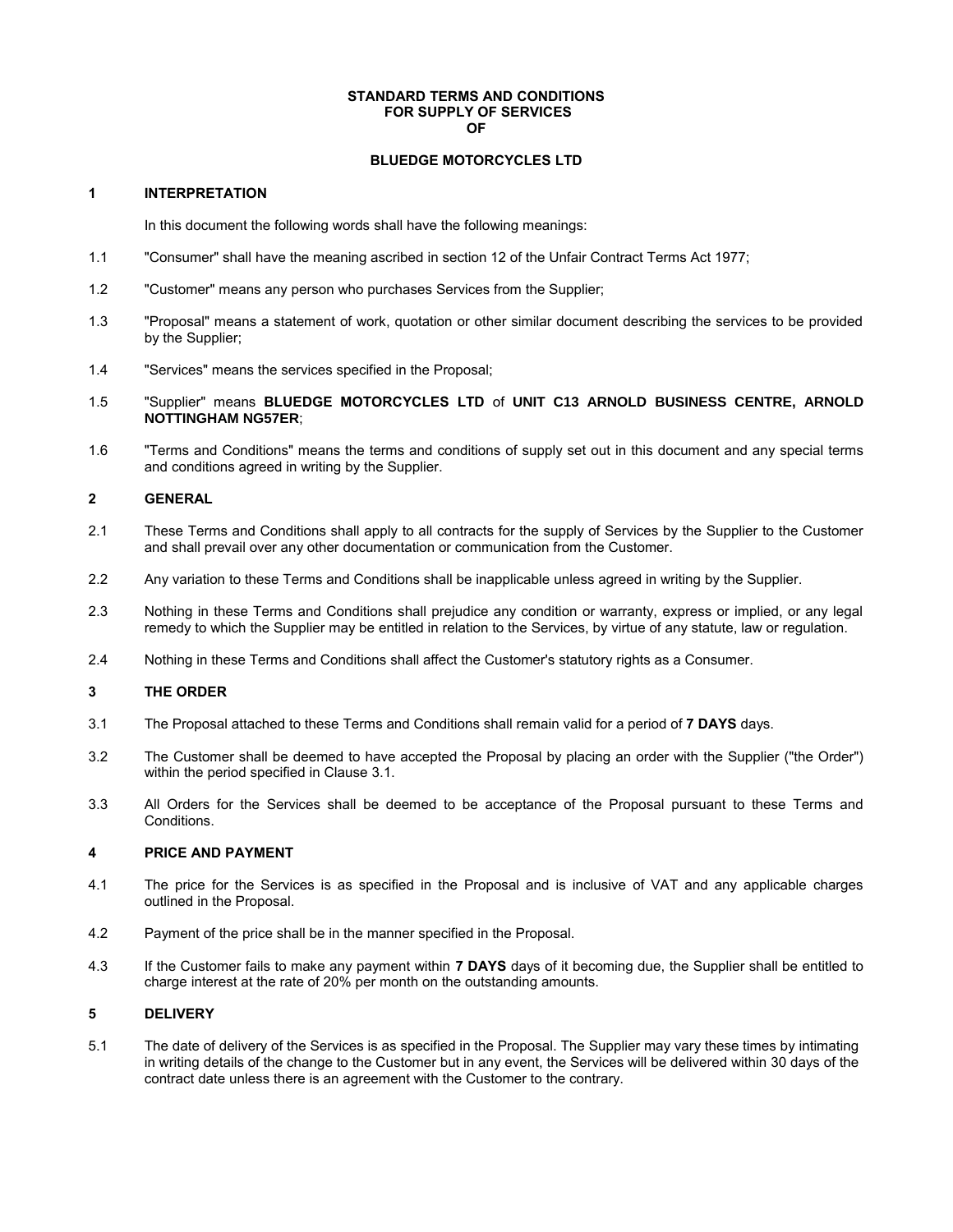5.2 The date of delivery specified by the Supplier is an estimate only. Time for delivery shall not be of the essence of the contract and the Supplier shall not be liable for any loss, costs, damages, charges or expenses caused directly or indirectly by any delay in the delivery of the Services.

# **6 CUSTOMER'S OBLIGATIONS**

To enable the Supplier to perform its obligations the Customer shall:

- 6.1 co-operate with the Supplier;
- 6.2 provide the Supplier with any information reasonably required by the Supplier;
- 6.3 obtain all necessary permissions, licences and consents which may be required before the commencement of the services, the cost of which shall be the sole responsibility of the Customer; and
- 6.4 comply with such other requirements as may be set out in the Proposal or otherwise agreed between the parties.

# **7 SUPPLIER'S OBLIGATIONS**

- 7.1 The Supplier shall perform the Services with reasonable skill and care and to a reasonable standard in accordance with recognised standards and codes of practice.
- 7.2 The Supplier accepts all responsibility for the condition of tools and equipment used in the performance of the Services and shall ensure that any materials supplied shall be free of defects.
- 7.3 The Supplier provides the following guarantee(s) in relation to the Services carried out:

SERVICES GUARANTEE 28 DAYS

## **8 LIMITATION OF LIABILITY**

- 8.1 Nothing in these Terms and Conditions shall exclude or limit the liability of the Supplier for death or personal injury, however the Supplier shall not be liable for any direct loss or damage suffered by the Customer howsoever caused, as a result of any negligence, breach of contract or otherwise in excess of the price of the Services.
- 8.2 The Supplier shall not be liable under any circumstances to the Customer or any third party for any indirect or consequential loss of profit, consequential or other economic loss suffered by the Customer howsoever caused, as a result of any negligence, breach of contract, misrepresentation or otherwise.
- 8.3 For the avoidance of doubt, time shall not be of the essence and the Supplier shall incur no liability to the Customer in respect of any failure to complete the Services by any agreed completion date.

# **9 CANCELLATIONS**

- 9.1 The Customer may cancel an Order by notifying the Supplier in writing at the address above within 7 DAYS days of placing an Order and any deposit paid will be refunded in full.
- 9.2 If the Customer fails to cancel the order within the time specified in Clause 9.1 any deposit paid may not be returnable.

## **10 FORCE MAJEURE**

Neither party shall be liable for any delay or failure to perform any of its obligations if the delay or failure results from events or circumstances outside its reasonable control, including but not limited to acts of God, strikes, lock outs, accidents, war, fire, breakdown of plant or machinery or shortage or unavailability of raw materials from a natural source of supply, and the party shall be entitled to a reasonable extension of its obligations.

#### **11 SEVERANCE**

If any term or provision of these Terms and Conditions is held invalid, illegal or unenforceable for any reason by any court of competent jurisdiction such provision shall be severed and the remainder of the provisions hereof shall continue in full force and effect as if these Terms and Conditions had been agreed with the invalid, illegal or unenforceable provision eliminated.

#### **12 GOVERNING LAW**